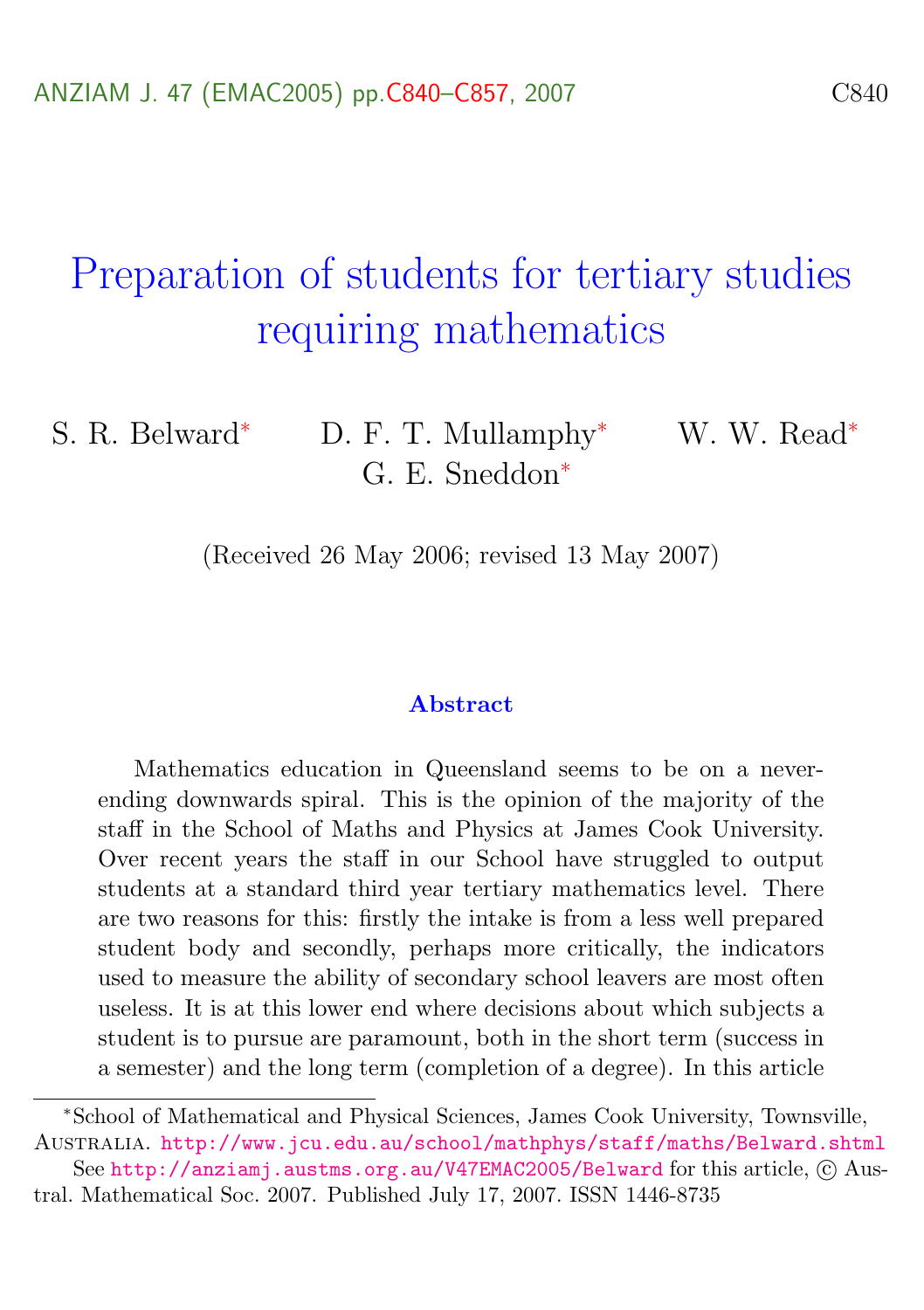we detail what we think is lacking in the preparation of students and demonstrate this by presenting the results of a case study centred on a selection of first year students at James Cook University. We also discuss some of the approaches we have tried in an attempt to overcome these difficulties.

# **Contents**

<span id="page-1-0"></span>

|                   | 1 Introduction                                                   | <b>C842</b> |
|-------------------|------------------------------------------------------------------|-------------|
| $2^{\circ}$       | Issues we face teaching first year maths                         | C843        |
|                   | Weakening entry requirements C843<br>2.1                         |             |
|                   | 2.2                                                              | C844        |
|                   | 2.3 Difficulty in use of high school maths grade as predictor of |             |
|                   |                                                                  | C846        |
| 3                 | Case study                                                       | C847        |
|                   | 4 Factors leading to the decline                                 | <b>C850</b> |
| $5^{\circ}$       | Approaches to fixing the problem                                 | C853        |
|                   | 5.1 Changes made at the tertiary level C853                      |             |
|                   | 5.2 Lobbying to alter methods at the secondary level             | C854        |
| 6                 | Conclusion                                                       | <b>C855</b> |
| <b>References</b> |                                                                  | <b>C856</b> |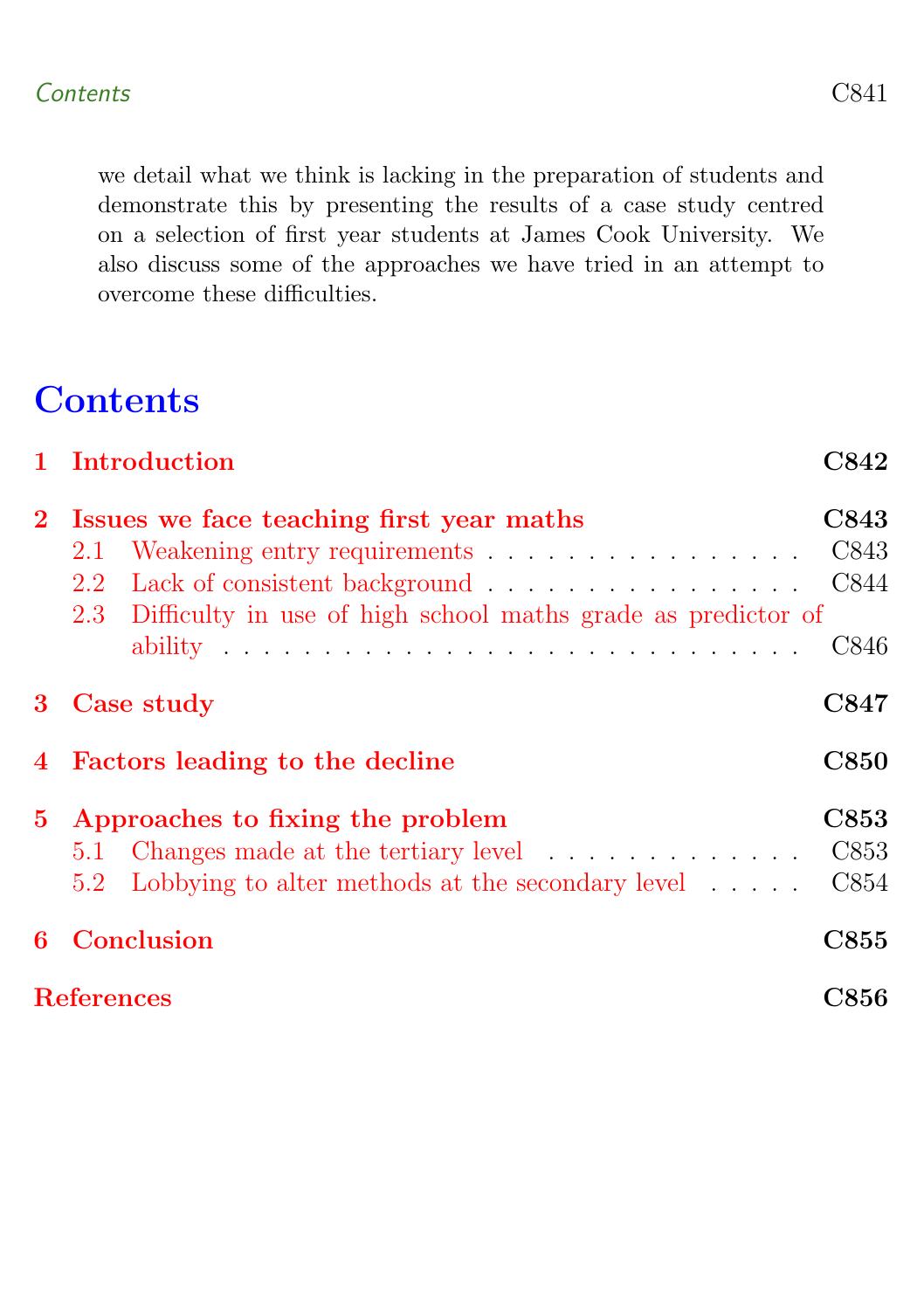#### <span id="page-2-0"></span>1 Introduction C842

## 1 Introduction

Over the last 10 to 15 years there has been a steady decline in the mathematical ability of entering students to the Faculty of Science, Engineering and Information Technology (FSEIT) at James Cook University (JCU). This decline has been observed in differing ways. The most obvious evidence is obtained by comparing the performance of students on final exams, and the format of the examinations themselves, in the main-stream first year mathematics subjects over the time period above. Despite the fact a rigorous introduction to calculus and linear algebra has given way to a "hand-waving" glance at the most important results, students struggle with material that in the past was second nature on entry to the University.

It is important to note that this feeling of inadequate numeracy skills on arrival to the FSEIT is one that is not solely discussed within the School of Mathematical and Physical Sciences, but rather it is discussed over the Faculty as a whole. Most disciplines within FSEIT require Queensland Mathematics B (Maths B) as a pre-requisite for entry to their major. Maths B is regarded across the State as the standard preparation for disciplines that require numeracy skills on arrival at university. Unfortunately the feeling amongst staff within FSEIT is that mainstream secondary level mathematics is not preparing students adequately for tertiary level studies offered within fseit.

To compound matters we find that the background of students who have completed Maths B is inconsistent, in particular the grade a student receives is not a reliable indicator of knowledge of basic skills. The issue of inhomogeneous student backgrounds and how these are dealt with in the tertiary sector is a topic that has received wide attention in the tertiary education community for at least 20 years. For example, Blyth, Calegari and Kurz [\[1,](#page-16-1) [2\]](#page-17-0) detail remedial courses in Australia and Germany aimed at students with varying backgrounds and more recently the proceedings of Delta conferences contain many articles discussing this issue. While we do discuss our approach to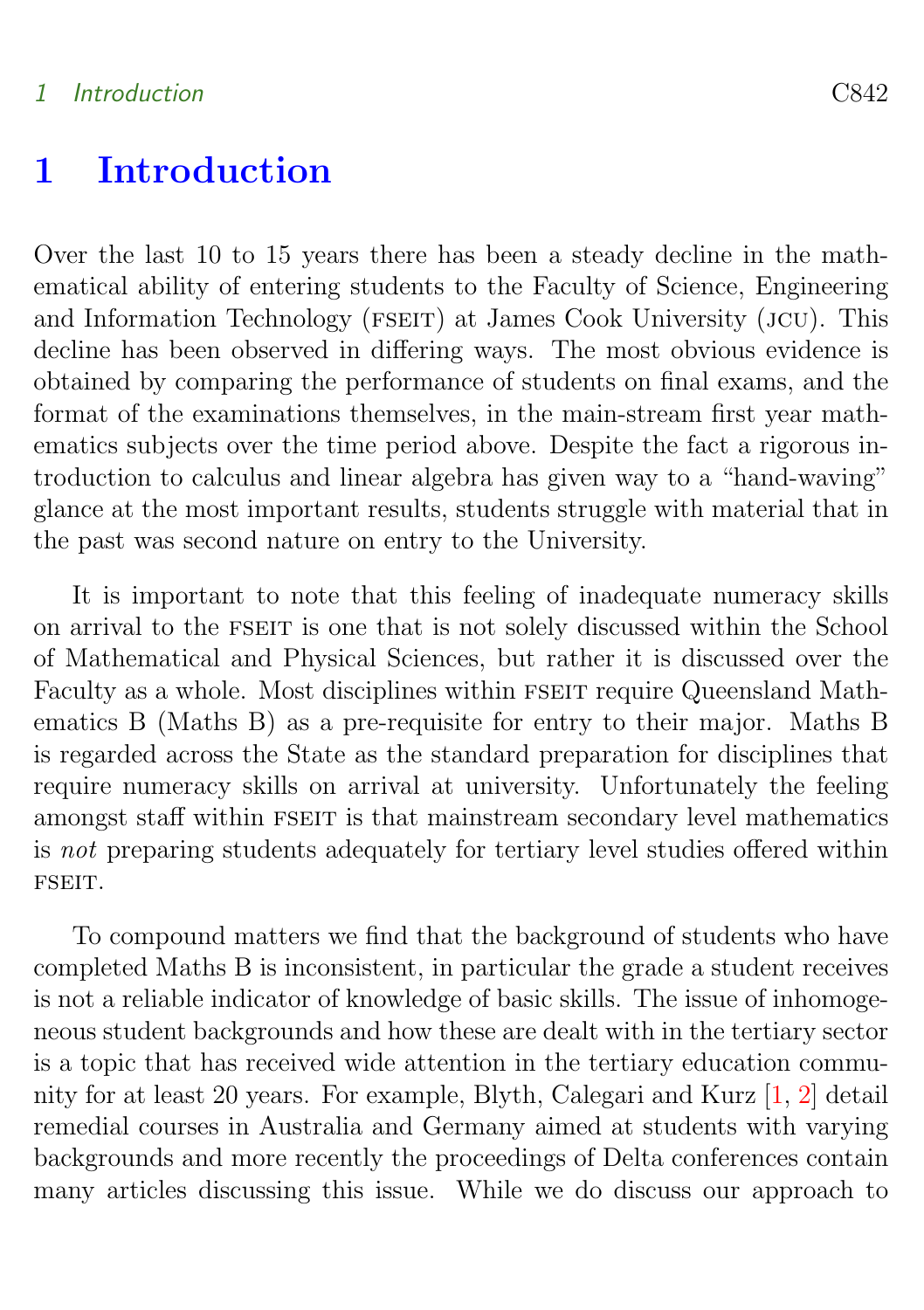dealing with the cohort of inhomogeneous students, this article focusses on the methods used to prepare and grade students for tertiary mathematics.

Section [2](#page-3-0) discusses the issues faced within FSEIT at JCU. Our belief is that we are not the only tertiary institution suffering in this way. After discussions with lecturers external to jcu we are now certain that many regional and metropolitan universities in Australia face similar problems. Section [3](#page-7-0) presents a "case study" indicating how our sense of frustration with this issue arises. The reasons behind the decline in student ability are discussed in Section [4.](#page-10-0) Section [5](#page-13-0) briefly discusses some of the approaches we used to overcome the difficulties we face, while Section [6](#page-15-0) makes concluding comments. We also suggest that the School of Mathematical and Physical Sciences at JCU may contribute to a broader debate on the problem of lower levels of mathematical ability found by most universities in Australia.

# <span id="page-3-0"></span>2 Issues we face teaching first year maths

The decline in the basic mathematical ability of new first year students at jcu is caused by several factors. These include weakening entry requirements and the lack of a consistent mathematics background from secondary school. These problems are compounded by the fact that high school grades are not a strong indicator of likely success at standard first year mathematics. Most of these issues are not unique to jcu, however the severity of the problems at jcu may be greater than in some stronger southern universities. We discuss each one of these issues in the following.

### <span id="page-3-1"></span>2.1 Weakening entry requirements

The push for additional money, and hence more students, has resulted in some universities lowering entrance requirements and enrolling students who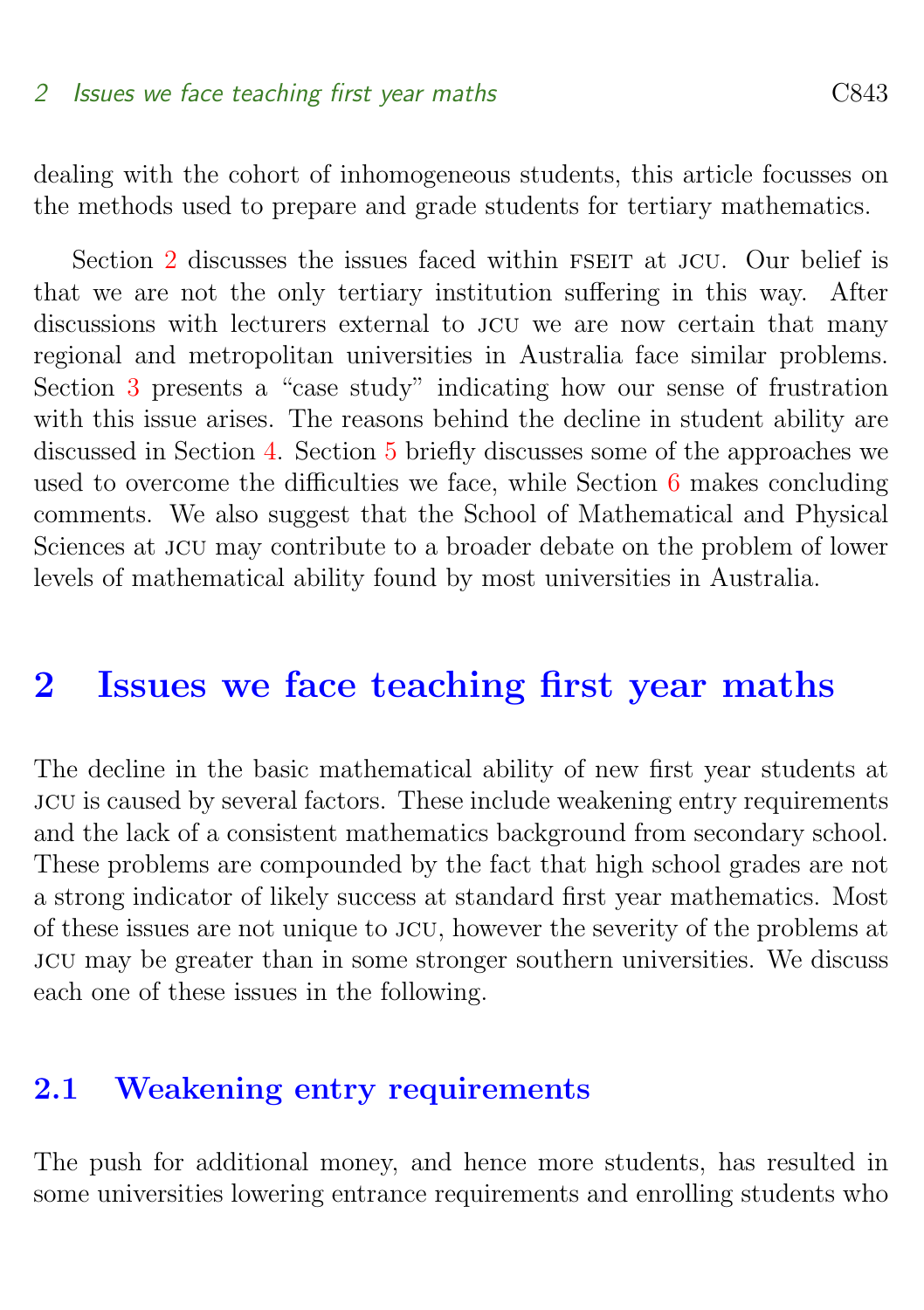are ill-prepared for tertiary study. This is especially the case when it comes to mathematics. At jcu it is now possible to enrol in a Bachelor of Science without having studied senior mathematics (such as Maths B) at secondary school. The expectation is that these students will pick up a Maths B "look alike" on entry to the University. Despite the best efforts of University staff, it is not possible to cover the material learnt over a period of two years in Maths B, in one introductory mathematics subject of 39 lectures. The desperate "grab" for students has resulted in jcu and similar universities being forced to allow inappropriate short-cuts in the preparation of students for tertiary studies requiring mathematics. Even students who indicate that they wish to complete a mathematics major at jcu may be accepted into the programme without Mathematics B as a prerequisite.

In addition to the relaxation of Maths B as a prerequisite for entry to the BSc, jcu has followed the lead of all other Queensland universities and no longer has any course requiring the more challenging Mathematics C (Maths C) as a prerequisite for entry. From the perspective of an upper secondary student there is no obvious need to study Maths C, as it is not a prerequisite for any university course anywhere in Australia. This has had the disastrous impact of taking Maths C off the list of "must do" subjects for those wishing to enrol in engineering or physical sciences at tertiary level.

In general, students arrive at jcu with weaker ability in mathematics than they did even just five years ago. The University clearly condones this, by its own entry requirements. This cannot be helpful at a time when, in so many of the disciplines jcu aspires to lead, there is a great need for numeracy skills.

### <span id="page-4-0"></span>2.2 Lack of consistent background

Despite the fact that Mathematics B is not a prerequisite for study in many courses, there are still large numbers of students entering jcu having com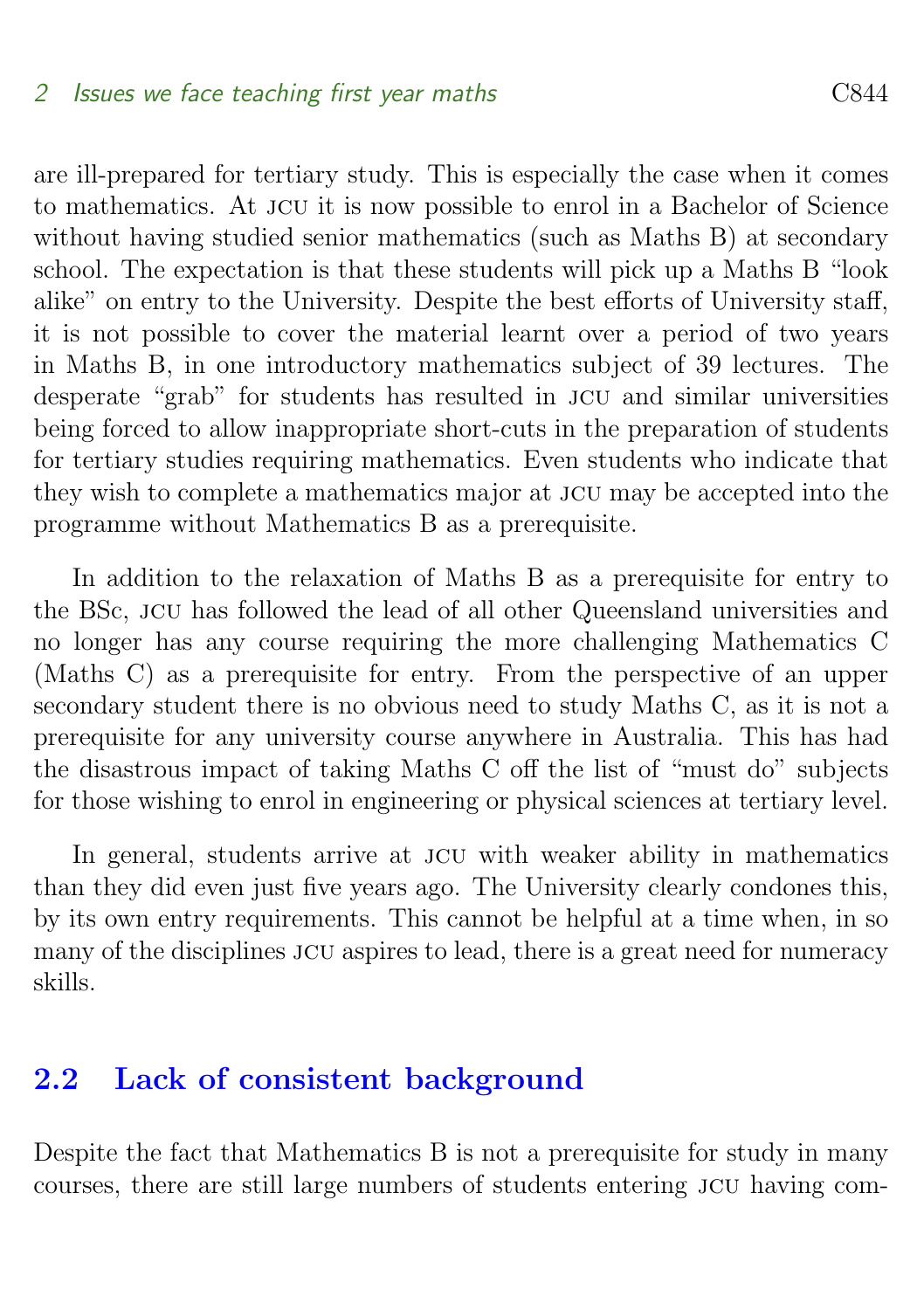<span id="page-5-0"></span>pleted it. This is because there is still a perception that there is an advantage in having some numeracy skills on entry to university. Indeed there is still some weight given to this in the procedure for allocating places in certain university courses. We are also fortunate that Maths B is still a formal prerequisite to the Bachelor of Engineering degree.

Unfortunately it appears that students completing Maths B lack a consistent background. It is difficult to pin-point the exact reason for these differences. The Mathematics B Syllabus [\[3\]](#page-17-1) details "subject matter" that can be assumed to be covered in the course. The majority of this subject matter is consistent with what we would expect students to have some familiarity with on arrival at university. Our belief is that the expectation that the subject matter be framed in modelling and problem solving scenarios is the largest contributor to inconsistency in Maths B.

The syllabus clearly states four objectives it aims to address. These are, "knowledge and procedures", "modelling and problem solving", "communication and justification" and "affective". The first objective addresses the need to be competent in algebra, recall definitions and results and to select and use appropriate mathematical procedures. Note that the approach used to gain these skills is well understood and documented. For example there are countless textbooks addressing these issues, so teaching these skills should not be a problem, time permitting. Students who satisfy the knowledge and procedures objective have the mathematical skills required for study in the disciplines that prescribe Maths B as a prerequisite for entry to university, which is all most staff in FSEIT require.

The second objective is by far the most difficult to accomplish, but for teachers who wish to showcase the applicability of mathematics this is the one most tempting to address. For example students are expected to demonstrate "forming a mathematical model of a life-related situation". This is a skill difficult to learn, even after completing undergraduate mathematics at university. Unfortunately the list of sub-objectives within the modelling and problem solving objective is almost twice as long as the list in the knowledge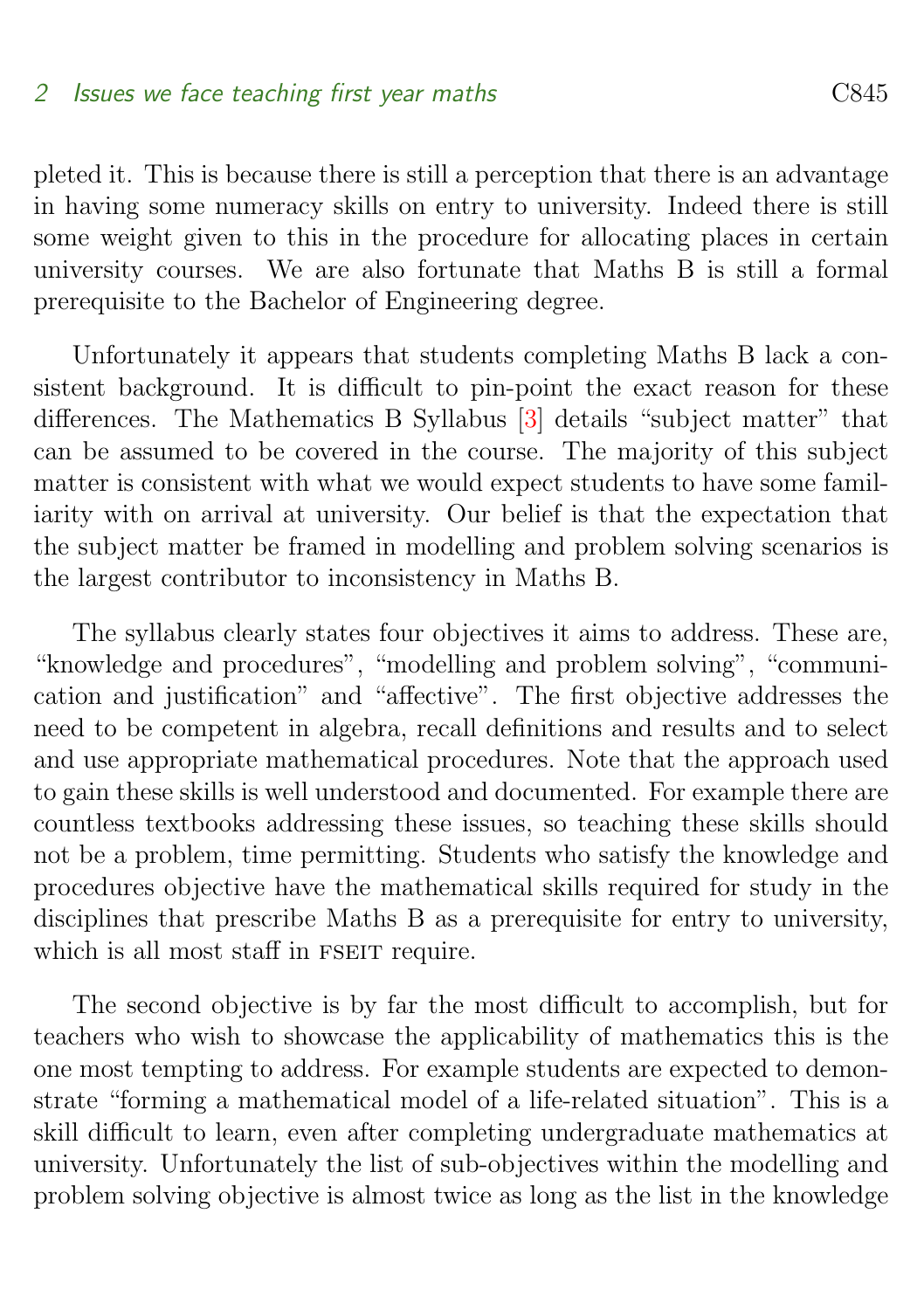and procedures objective. This leads teachers to spend more time trying to satisfy each of these tasks, with the assumption that knowledge and procedures can be learnt along the way. Note also that the approach used to gain modelling and problem solving skills is not well defined. In fact the syllabus specifically states "The learning experiences are suggestions only and are not prescriptive. Schools are encouraged to develop further learning experiences ... ". We argue that allowing the most difficult aspect of Maths B to be poorly defined is a big mistake. This is especially so in an environment where so many high school mathematics teachers do not have a mathematics major prior to obtaining a teaching qualification. All these factors inevitably lead to variability in the student experience in Maths B.

A typical intake into first year at jcu comprises students from many secondary schools across Queensland. The difficulty teachers have in covering the more challenging objectives of the curriculum has lead to a vast array of experiences under the Maths B label. This variability in background makes the job of building on this material at university a difficult task. Unfortunately this job is made even harder because the measures used to describe a student's ability in Maths B are inaccurate as we describe in the next Section.

# <span id="page-6-0"></span>2.3 Difficulty in use of high school maths grade as predictor of ability

There are five grades a student can obtain in Maths B and a result of "Sound Achievement (sa)" is usually considered to be a pass in the subject. However a student entering the main first year mathematics subject, ma1000, from Maths B, with only a grade of sa will usually struggle to pass. This is probably because sa can correspond to an overall mark for the subject of as  $\log$  as  $40\%$ .

These factors are compounded by the lack of a consistent background across the student cohort as we discussed above. Not surprisingly, a student's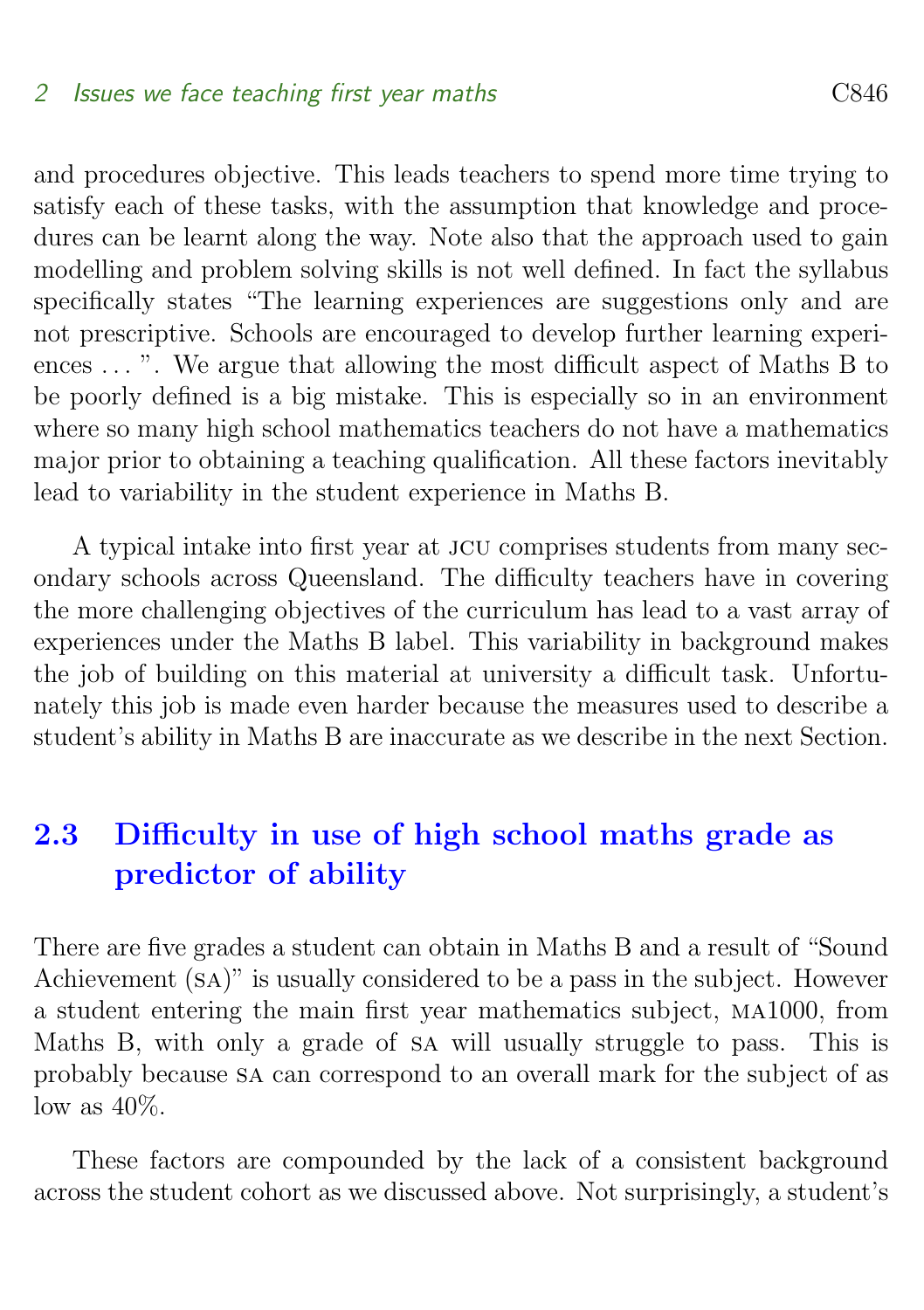result in Maths B is not a good indicator of their likely performance at university. This is confirmed by our data which we describe in the next section.

At JCU the situation has been recognised as being so bad that students entering with a sa from Maths B may now elect to repeat the material by enrolling in the JCU "Preparatory Mathematics" subject, the Maths B looka-like subject we described in Section [2.1.](#page-3-1) The unfortunate aspect is that while many students with sa in Maths B struggle with  $MA1000$ , there are some who can cope with the material, so we cannot make a simple statement that all students with sa in Maths B must revise the material.

The frustration of the lack of a reliable measure of suitability to subjects requiring competency in mathematics is experienced by both staff and students. As students enter first year, decisions are made regarding which subjects, majors or degree they are suitable for. Unfortunately some students have inflated expectations as they have arrived with a label of sa in Maths B and may be permitted to enrol in subjects they are not suited to. This is a diabolical situation as students are given false hope on the basis of a poorly measured grade in Maths B. It is at this lower end that reliability in the Maths B grade is desperately needed. A semester of bad experiences at university may well result in a dissatisfied student leaving. In the current climate this is something we desperately have to try to avoid.

# <span id="page-7-0"></span>3 Case study

We now present a brief analysis of the mathematical ability of MA1000 students (Townsville Campus) of study period 1, 2005. In this class of roughly 200 students, 140 had completed Maths B, the remainder coming from interstate, or overseas, or completing alternate preparatory subjects. The analysis shown here is centred on the students who completed Maths B as preparation for ma1000.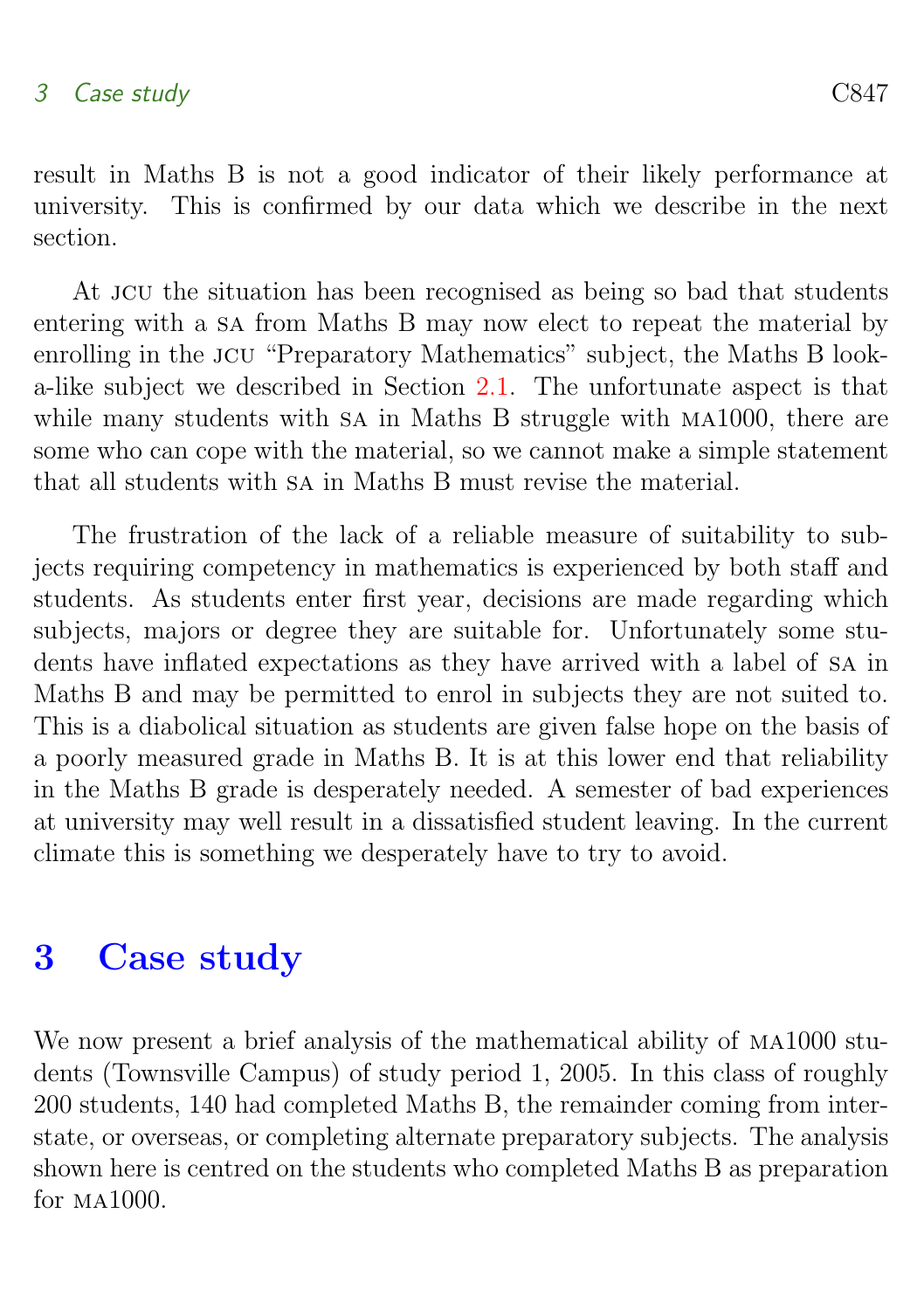### 3 Case study C848

Students completing Maths B are issued one of five grades. From lowest ability to highest, these are Very Low Achievement (VLA), Low Achievement (LA), Sound Achievement (SA), High Achievement (HA) and Very High Achievement (vha). Students with grades of vla or la are not permitted to enrol in ma1000.

The analysis has two aims. The first is to measure ability at basic algebra and analysis—skills normally accessible to students mid-way through secondary school. The second aim is to gain some idea as to the likely success or otherwise of Maths B graduates at ma1000. In each case the analysis is split according to leaving grade from Maths B. Thus in each case there are three categories, one for each of SA, HA and VHA.

In the first week of lectures the students were presented with a diagnostic test, un-announced, covering simple algebra from middle secondary school. An example of the sort of questions that were asked is:

Expand brackets and collect like terms to simplify the expression

$$
(x-3)^2 - (x^2 - 9).
$$

The test comprised of short answer questions and was marked out of 20. Figure [1](#page-9-0) shows a box plot of the results of the test. The "box" on each grade represents the middle 50% of the data, while the solid line in each box represents the median of the scores in that group. The lines extending from each box represent the upper and lower quartiles, with individual outliers being marked separately in each category.

Figure [1](#page-9-0) clearly shows that more than 25% of students obtaining sa in Maths B obtained less than half marks on the diagnostic test, while nearly 75% of those receiving sa and 50% of those receiving ha gave incorrect responses to more than one quarter of the questions. Given that the test was comprised of relatively simple middle secondary algebra and analysis,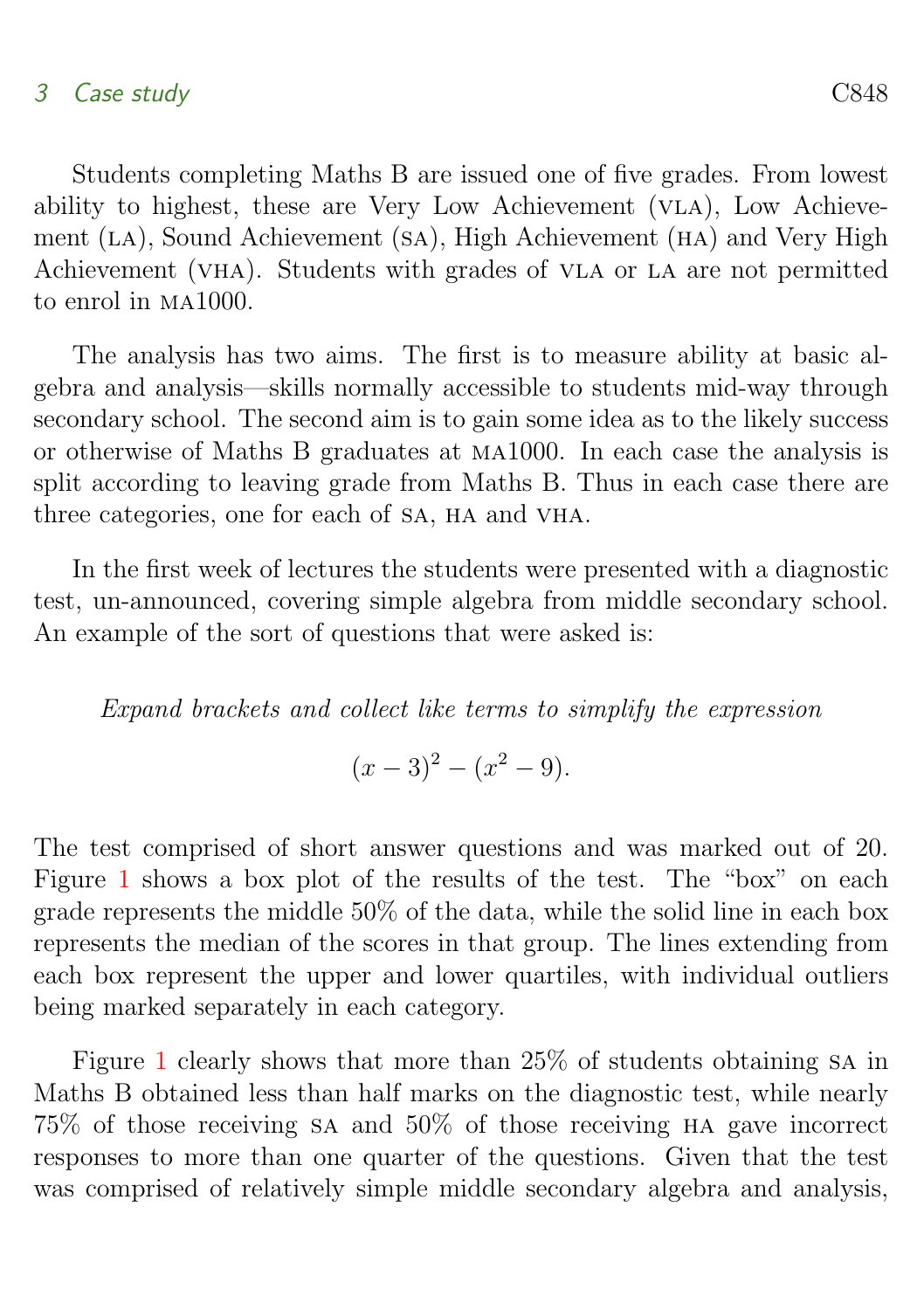

<span id="page-9-0"></span>FIGURE 1: A box-plot showing performance on diagnostic test on entry to ma1000. The vertical axis shows scores out of 20 while the horizontal axis shows grades in Maths B: "3" corresponds to "Sound Achievement", "4" corresponds to "High Achievement" and "5" corresponds to "Very High Achievement".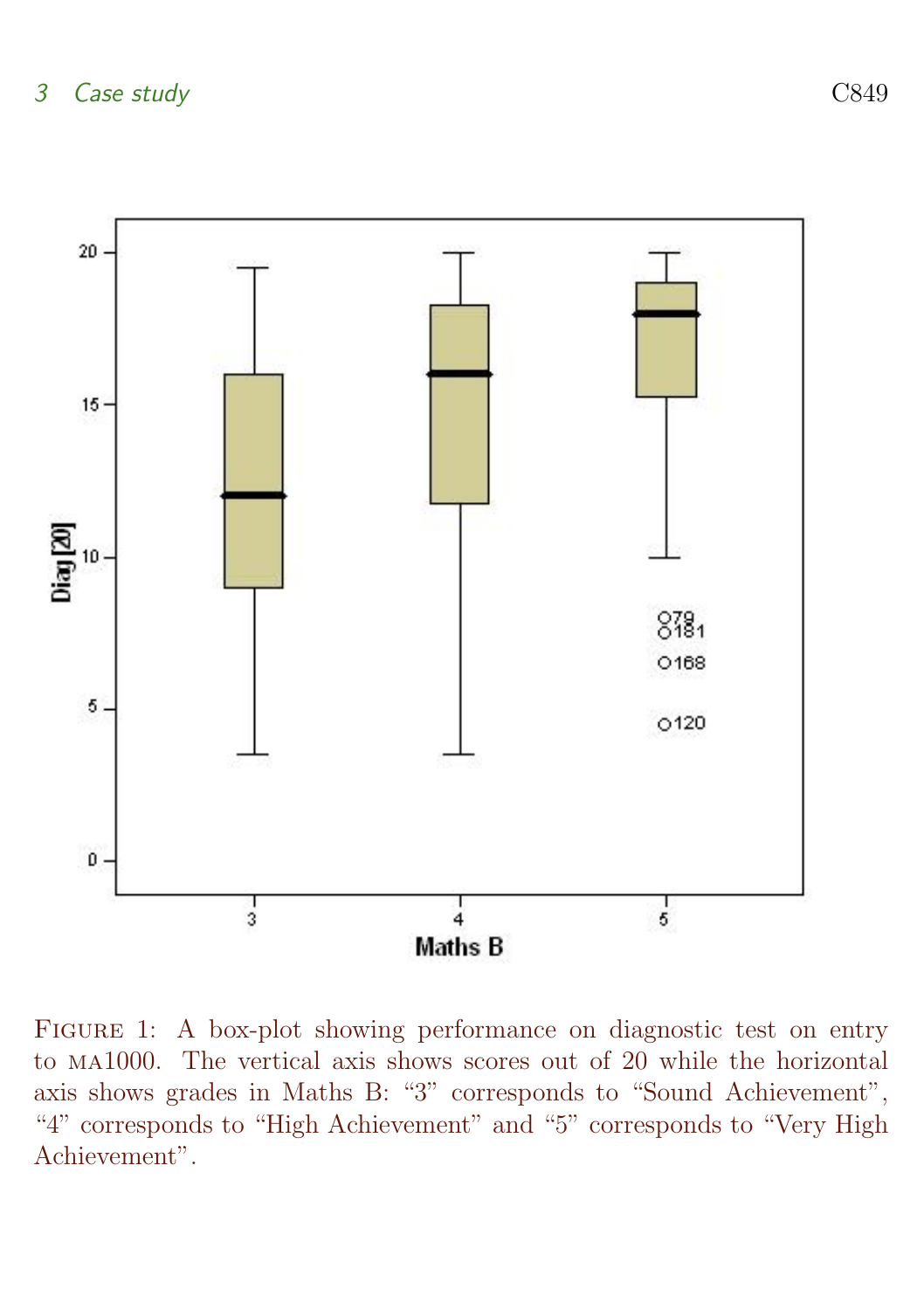#### 4 Factors leading to the decline C850

these results begin to highlight the difficulty we have relying on material we previously would have expected as second nature on entry to university.

Figure [2](#page-11-0) shows box plots of the final score in ma1000. This figure serves to highlight the difficulty entering students encounter when they attempt ma1000. The material is not difficult, 80% comprising of elementary algebra and calculus much of which is contained within the Maths B syllabus. For example a typical question is:

Find the partial fraction expansion for  $\frac{5x + 1}{2}$  $\frac{3x+1}{x^2-x-12}$ . Use this to calculate  $\int 5x + 1$  $\int \frac{2x+1}{x^2-x-12} dx.$ 

More than 75% of sa students obtain less than 50% in the subject while barely half of all ha students obtain 50%. The only group for which success is far more likely than failure is the vha group where more than 75% of students obtain more than 50% of the marks.

Together Figures [1](#page-9-0) and [2](#page-11-0) show that students with sa in Maths B are destined to struggle with ma1000; however, there are a significant proportion who can obtain a passing grade. This again serves to highlight the difficulty we having placing students into the appropriate maths course on arrival at jcu.

### <span id="page-10-0"></span>4 Factors leading to the decline

In this section we briefly discuss the reasons behind the failure of Maths B to deliver students who have the mathematical skills required for success in engineering and science and in particular the failure of these students to cope with continuing maths subjects at university. Some of these issues have been addressed in Section [2.](#page-3-0) In particular we have described how the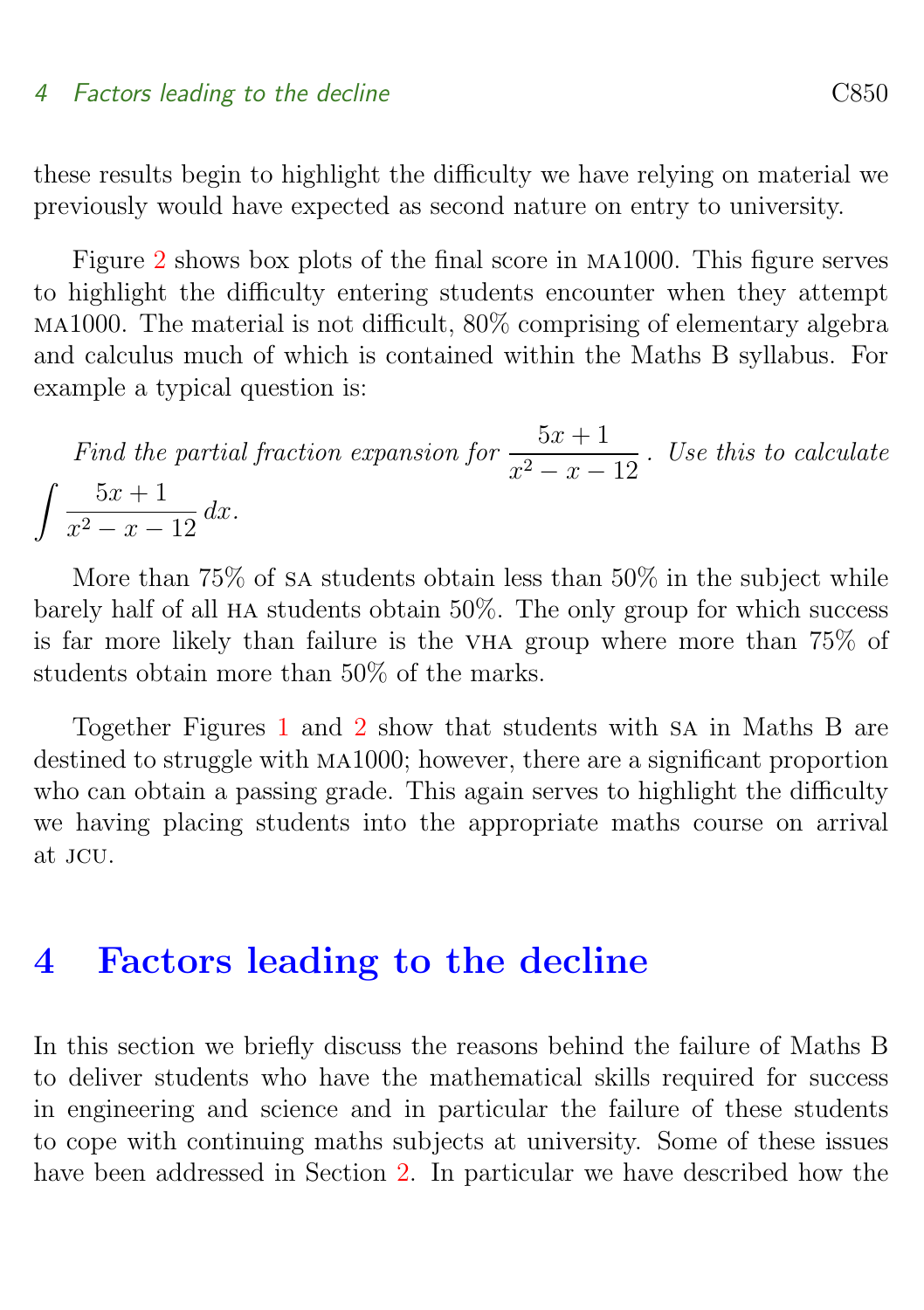

<span id="page-11-0"></span>Figure 2: A box-plot showing performance in ma1000. The vertical axis shows scores out of 100 while the horizontal axis shows grades in Maths B: "3" corresponds to "Sound Achievement", "4" corresponds to "High Achievement" and "5" corresponds to "Very High Achievement".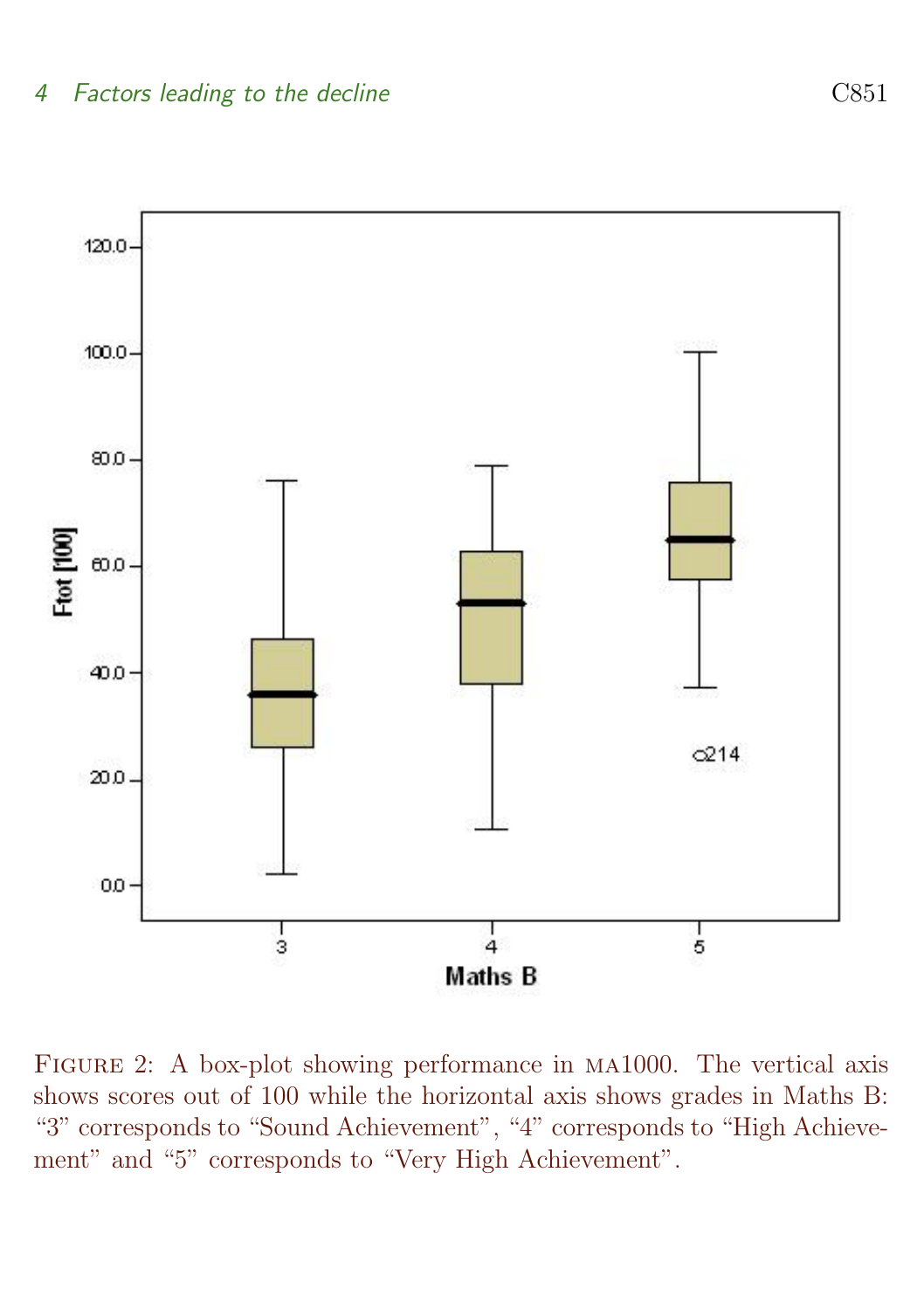#### 4 Factors leading to the decline C852

University system itself contributes to the decline in standards by lowering entry requirements.

We have also discussed the over-ambitious nature of the Math B curriculum and how that removes time for students to familiarise themselves with basic definitions and algebraic procedures. The consensus within the School of Maths at Physics at jcu is that there is insufficient emphasis on practice in high school mathematics. Although we are in favour of showing how mathematics can be used in modelling and problem solving, this should not come at the expense of practice.

The diagnostic test discussed in Section [3](#page-7-0) also confirmed our belief that errors such as

$$
(x - y)^2 = x^2 - y^2
$$
 and  $\frac{1}{a + b} = \frac{1}{a} + \frac{1}{b}$ 

are commonplace. The common thread across a large proportion of the student body is that every function is linear, that is,

$$
f(a + b) = f(a) + f(b)
$$
, irrespective of the function, f.

Simple rearrangement of formulae also causes problems for many students and has been a source of frequent complaints from outside mathematics, in science and engineering disciplines where Maths B is a pre-requisite.

Unfortunately the situation appears to be worsening. The reliance on calculators is escalating so that instead of just "number sense" diminishing, skills in algebra are on the decline. This is partly because symbolic manipulation is now performed on many calculators. The typical argument given is that this now allows students an opportunity to explore the applications of mathematics, rather than be concerned with algebraic detail. Unfortunately this statement is flawed, one cannot imagine a pianist not practicing their scales. Basic algebra skills are necessary to give insight and a feel for the sorts of possibilities any given mathematical formulation may allow. This will aid any problem solving or modelling scenario. Any perceived gain in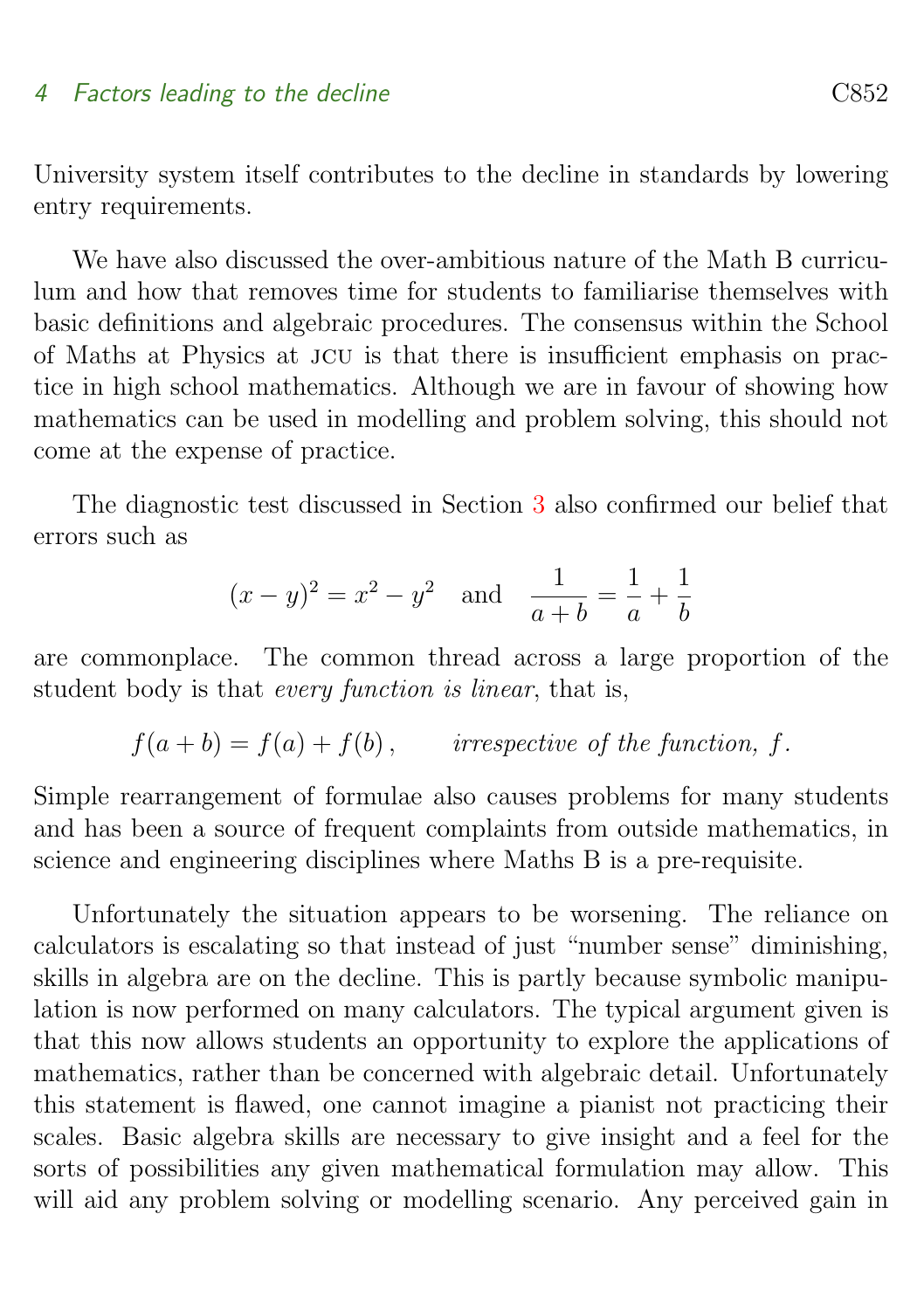#### 5 Approaches to fixing the problem C853

using symbolic manipulation packages is quickly lost if the user does not have a feel for the underlying mathematics.

As commented in Section [2.1](#page-3-1) the Maths B syllabus contains the material we need covered in order for students to progress within FSEIT. Unfortunately these rather simple objectives have been overtaken by the glory of modelling and problem solving. The educational theory that context-based learning is useful because it motivates students is almost certainly true. Unfortunately in Maths B we have seen the ambition of the educational theorists overtake the needs of the end user. A measured use of context-based learning is needed and this cannot come at the expense of fundamentals.

# <span id="page-13-0"></span>5 Approaches to fixing the problem

Over recent years we have been proactive in addressing the problems associated with our weaker student intake into mathematics. We are not interested in "sitting in our ivory tower" and complaining—we have a genuine interest in fixing the problem. Our approach to dealing with the problem has been two-fold. Initially we addressed the issue by altering the content and method of delivery, while more recently we have attempted to form partnerships with local school teachers to influence the content and delivery of material at the secondary level.

### <span id="page-13-1"></span>5.1 Changes made at the tertiary level

We have been willing to adapt to the abilities of our student base and numerous attempts have been made to cater for the weaker mathematical abilities of incoming students. In the mid nineties the pass rates were abysmal and, rather than fail most of the students, a decision was made to create a weaker course to accommodate them. The result was the ma1000 subject we see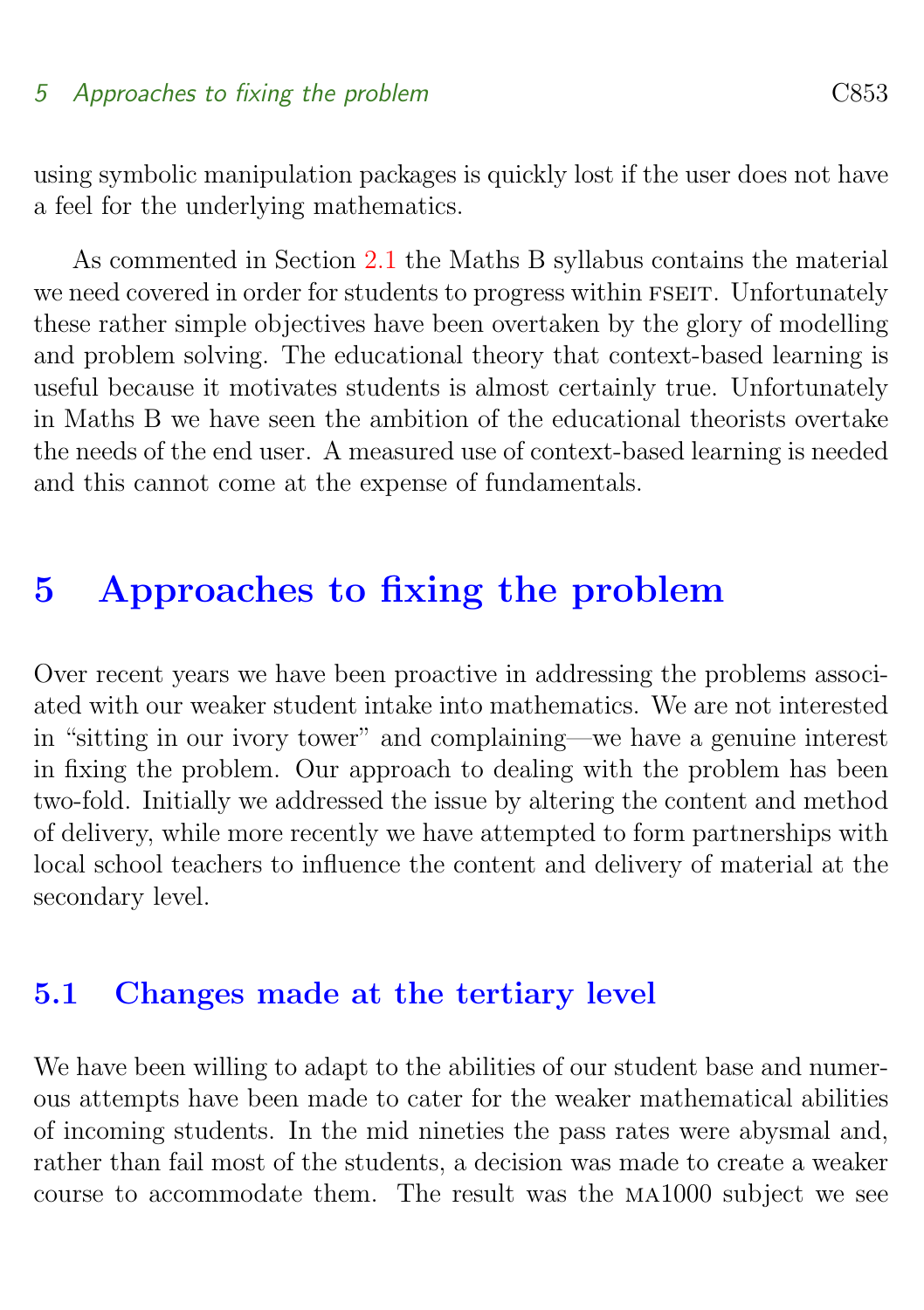#### <span id="page-14-1"></span>5 Approaches to fixing the problem C854

today. This led to the "dumbing down" of the other mainstream first year mathematics subject, and part of the second year program. There have been strong objections to any further drop in standards, so alternative strategies have been employed. These include changing the format of tutorials, running revision tutorials (with free coffee and biscuits) and allowing re-sits on sets of key "proficiency tests". These tests highlighted the algebraic skills we have tried to foster. However, as the proficiency tests were of a very simple nature, their use as a reliable assessment tool was questionable and their effect on student attitudes was also detrimental. These conclusions were similar to those made by Blyth and Calegari [\[1\]](#page-16-1) who conducted simple objective tests and stated that the questions "were so trivial that students gained entirely the wrong attitudes with respect to the standard and nature of the work required and examined". In 2005 we introduced on-line quizzes in ma1000. Again these are designed to examine basic skills, and can be used as regularly as a student wishes. Unfortunately, while some of these initiatives have been enjoyed by students, the general trend of weaker students on entry to ma1000 has not been countered.

### <span id="page-14-0"></span>5.2 Lobbying to alter methods at the secondary level

Rather than just reacting to the output from the secondary system by altering what we do at the tertiary level, we have been proactive in trying to influence the teaching of secondary mathematics through direct communication with mathematics teachers in secondary schools. This has taken several forms.

One of the authors regularly attends the meetings of the Townsville Branch of the Queensland Association of Mathematics Teachers (QAMT). This gives an opportunity for the university to provide feedback directly to the school teachers. This partnership has also led to jcu mathematicians giving talks at the local schools as well as attending activities such as maths camp. By showing an interest in this way we hope to build a relationship that can be used to express our point of view.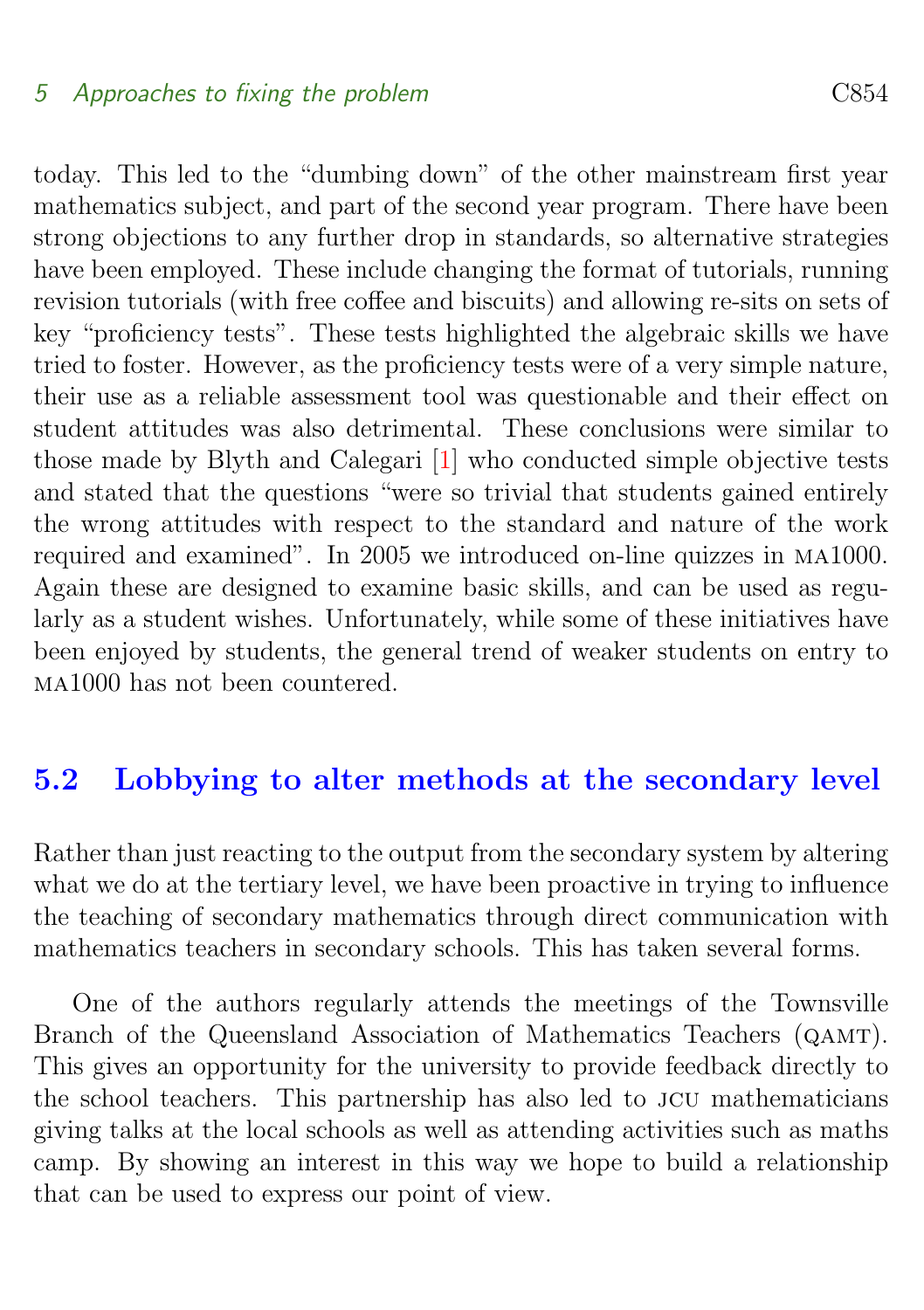### 6 Conclusion C855

The Townsville Branch of the QAMT also hosts an annual conference for mathematics teachers. jcu mathematics staff regularly speak at this conference and this exercise has proven to be very effective in expressing our opinion. However, this must be done carefully so as not to set up an "us and them" scenario where the teachers feel they are getting "told off" by a group of arrogant academics. We have had some success at these meetings and although discussions have been robust, there still exists a significant number of teachers sympathetic to our ideas.

In the last two years, 2005 and 2006, the School of Maths and Physics has formed a partnership with some Catholic secondary schools allowing us to deliver ma1000 to high achieving students studying both Maths B and Maths C. This scenario is seen to be mutually beneficial as it enables us to have direct input into the mathematics being taught at these schools whilst allowing the schools to use the formal partnership with jcu as a marketing tool. This partnership has received significant media coverage and has proven to be very successful with interest expressed from schools as far away as Mackay and Cairns. This "jockeying for position" amongst competing high schools has proven to be beneficial to us as it keeps the discussion on standards strongly in the public eye.

The nature of this lobbying means that significant time is required before any substantial benefits can be observed. We cannot expect an immediate turn around in methods and content at high schools, so patience is required on our behalf. This is very much a "work in progress"; however, the benefits of more uniform and robust algebraic skills should be worth the wait.

# <span id="page-15-0"></span>6 Conclusion

In this article we have discussed the "state of play" in first year mathematics at jcu. There is general dissatisfaction with numeracy skills of entering students, including those who have completed the recommended pre-requisite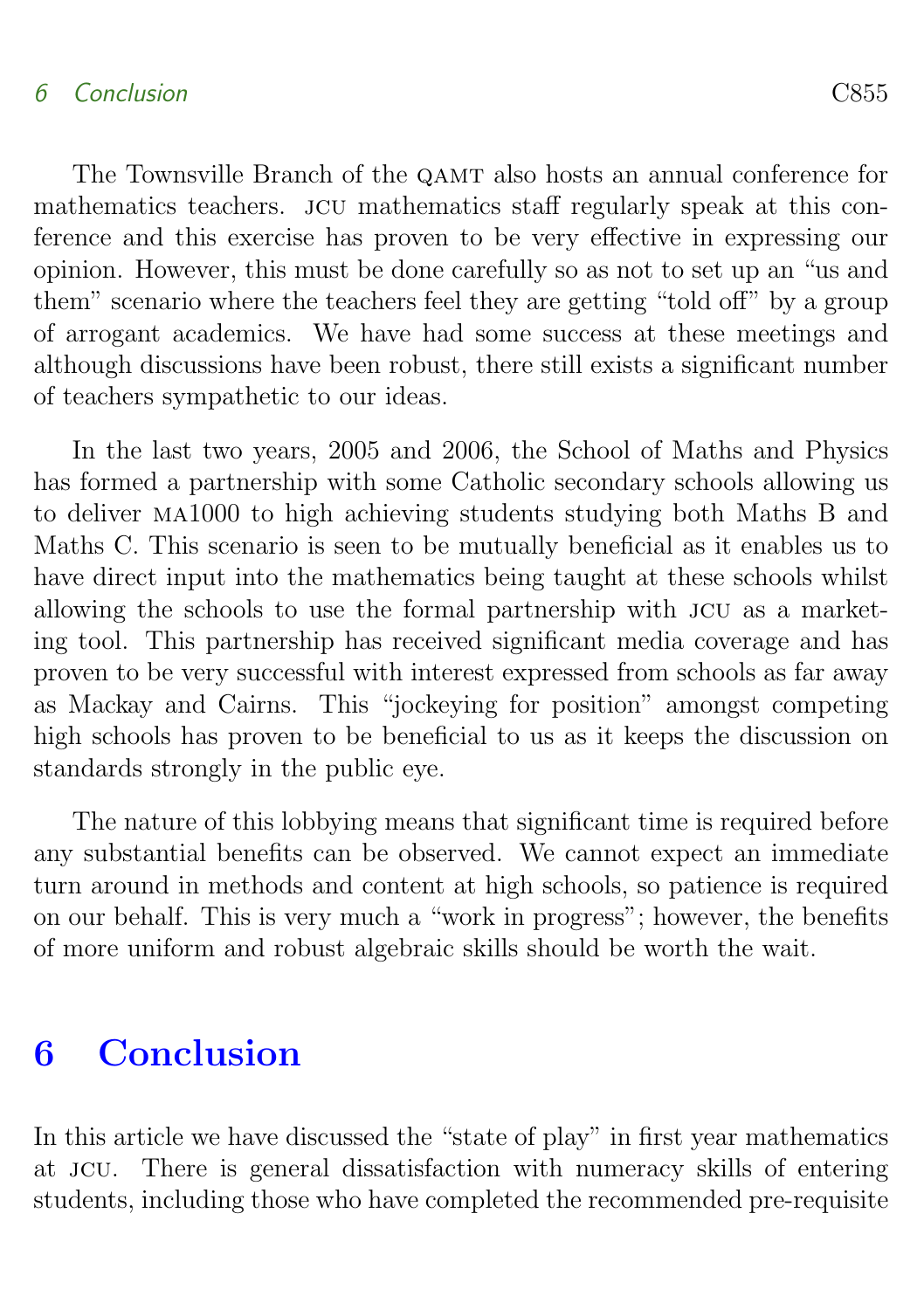#### References C856

for science and engineering, Maths B. A case study was conducted to measure the ability of students who have completed Maths B, and then to examine the success of these students as a function of leaving grade from Maths B. This study showed that more than 75% of students who obtained the lowest

It is our belief that the factors leading to the decline in student ability include a lack of reinforcement of basic skills. This is in part due to the desire to place the subject in context, which is often difficult to do convincingly in mathematics. We have attempted to address this issue by altering the delivery of our subject material. A longer term, but potentially more beneficial approach has been the formation of partnerships between mathematicians and high school teachers.

passing grade in Maths B failed to obtain 50% of the marks in ma1000.

As mentioned in Section [2](#page-3-0) we are certain that JCU is not the only university where declining numeracy skills are having an impact. These problems may not be so prevalent in the more prestigious "sandstone" universities; however, we expect that most regional universities and a significant proportion of metropolitan universities are in a similar situation to jcu. At jcu the feeling is that there is little else we can do on our own to address the problems we face. We are looking to forming partnerships with other deliverers of first year mathematics subjects who feel the same way. Our hope is that a united voice across Australia will have some influence in to what is happening in secondary school mathematics.

# References

<span id="page-16-1"></span><span id="page-16-0"></span>[1] W. F. Blyth, and J. P. Calegari, "A multi-level entry mathematics course with remedial component", Int. J. Math. Educ. Sci. Technol. 17:465–472, 1986. [doi:10.1080/0020739860170408](http://dx.doi.org/10.1080/0020739860170408) [C842,](#page-2-0) [C854](#page-14-1)